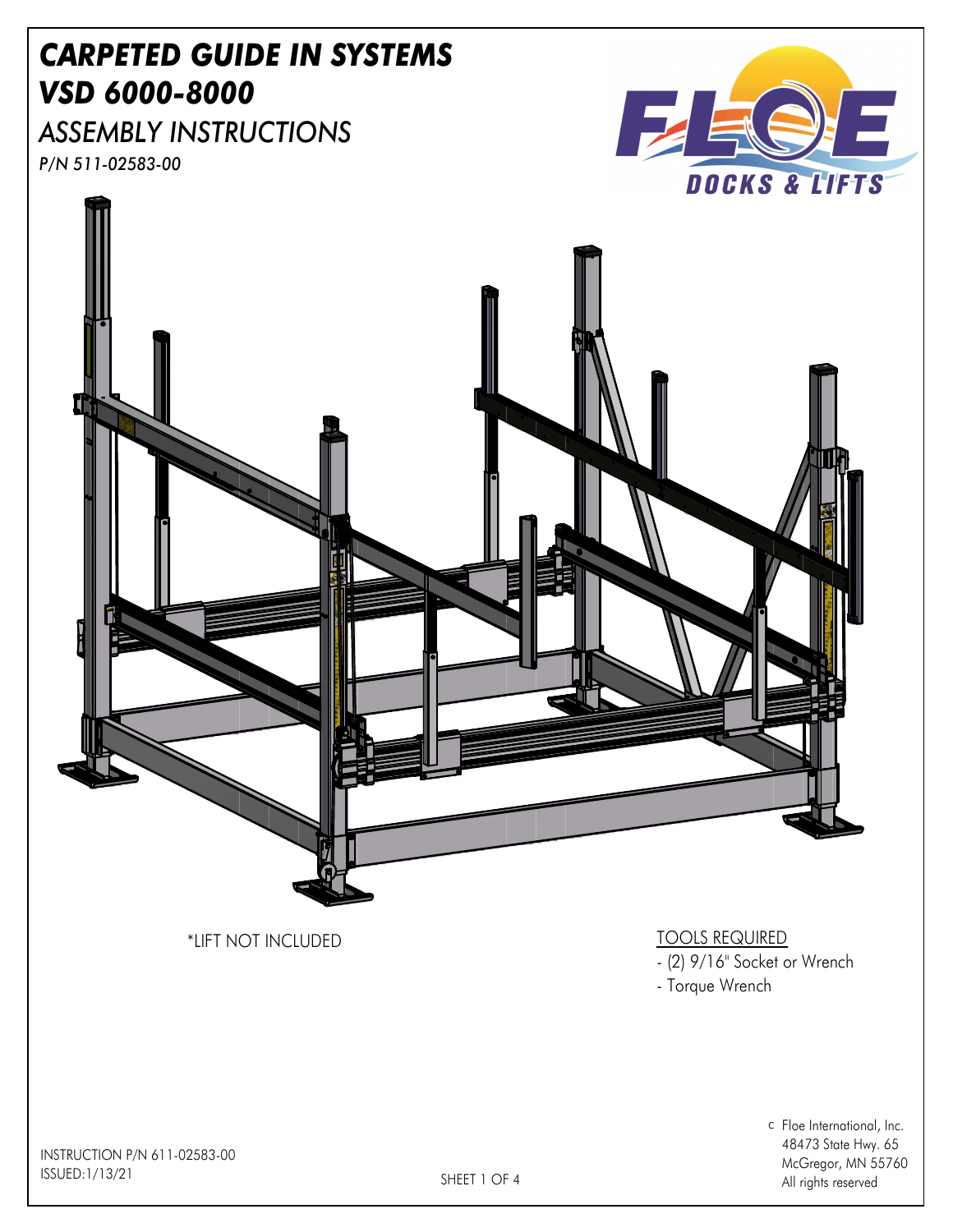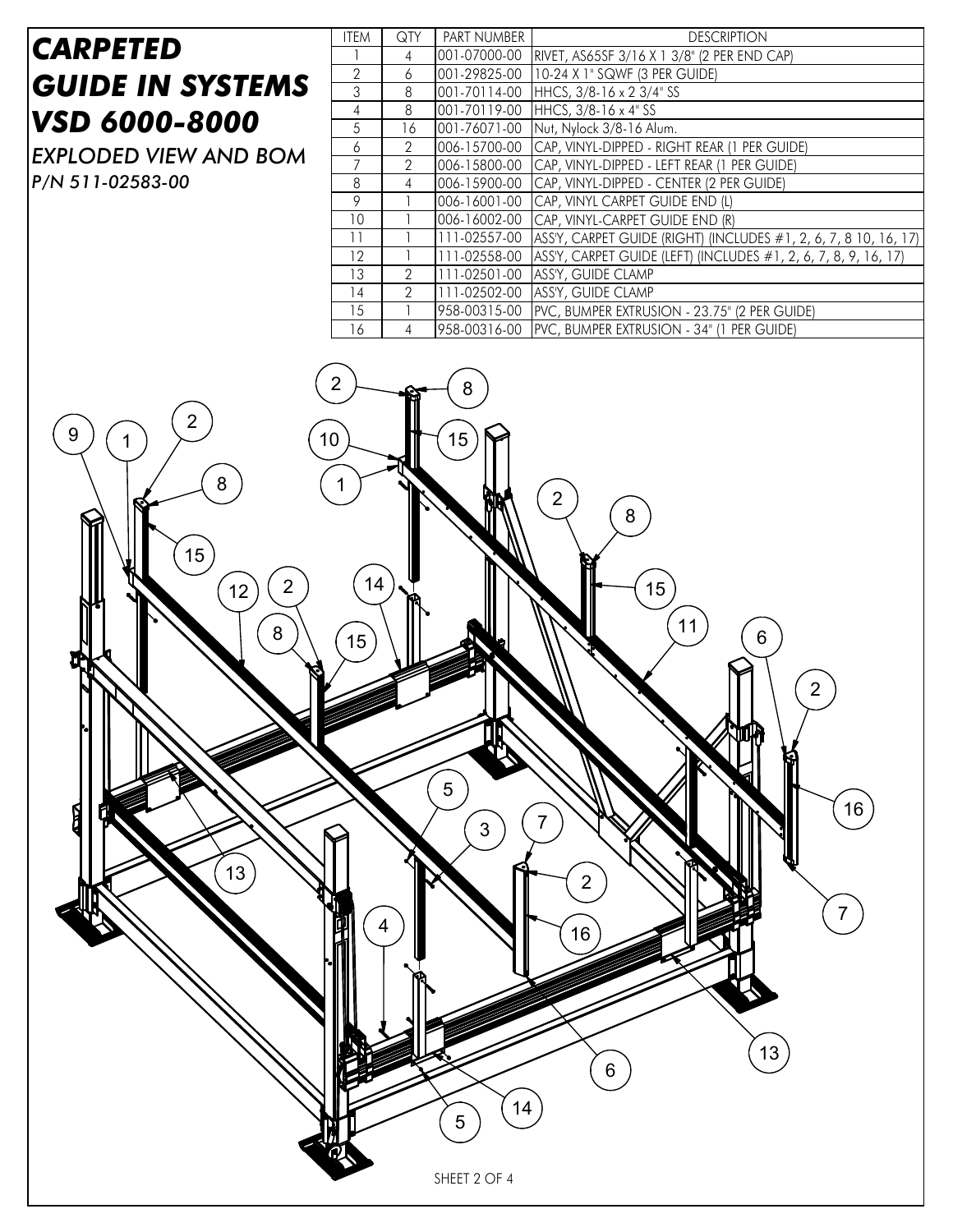## STEP 1

- Before attatching the G.I. Clamps to the cradle beam, slide the clamps together so the ends are flush with eachother. See Fig. 1



FIG. 1

STEP 2

- Attatch the clamp assembly onto the cradle beam using the 3/8 x 4" bolts and nuts. See Fig. 2. Refer to Exploded View on Sheet 2 for orientation when placing on cradle beams. Once you have placed the clamps in their final location, torque bolts to 35 ft. lbs.